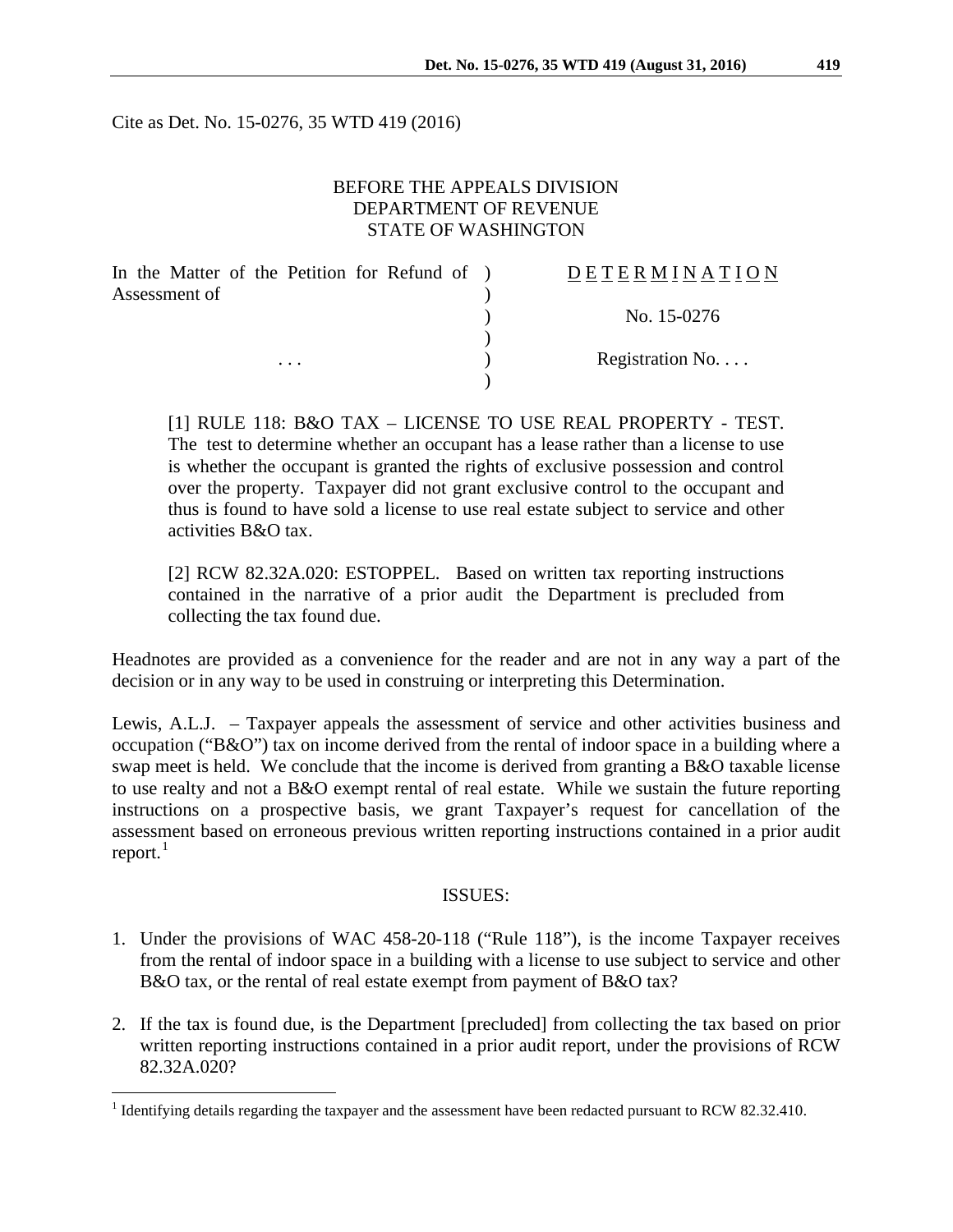### FINDINGS OF FACT:

Taxpayer's business activities within Washington during the audit period included operating a swap meet. Taxpayer derives income from renting outdoor space, table space, and indoor space to vendors from which the vendors sell their own products or services. Taxpayer also charges individuals a nominal amount to enter the swap meet.

The Department of Revenue (Department) first audited Taxpayer's business records for the period January 1, 2006 through March 31, 2010. Subsequently, during January 2011, the Department issued a \$ . . . assessment of which \$ . . . was service and other business activities B&O tax assessed on unreported income. The audit narrative explained:

Your business activities include renting space to vendors on a full time and part time basis. The spaces are approximately 8' X 10'. Some of the rented spaces are outside. Indoor spaces are rented by the month only. The indoor spaces are considered to be rental of real estate and not subject to B&O tax; however the utility reimbursements that are included in this income account are subject to tax. The utility reimbursement represents approximately 4 percent of the income generated from indoor space rentals. Therefore, only 96 percent of the income in this account is exempt. The 4 percent was calculated as follows:

\$ . . . per month/per space \$ . . . utility reimbursement fee Total; due from vendor is \$ . . . \$ . . . divided by \$ . . . equals 4 percent

Other taxable sources of income include commissions from arcade machines and ATM machines and the admission that you charge the public to enter the swap meet.

A reconciliation has been made of income taxable under the Service and Other Activities tax classification through a comparison of the amounts recorded in the business records with the amounts reported. The taxable differences identified on this schedule were the result of misunderstanding your tax reporting obligation. (Emphasis added.)

Most recently, the Department audited Taxpayer's business records for the period April 1, 2010 through March 31, 2014. Subsequently, the Department issued two assessments. Taxpayer did not protest a  $\frac{1}{3}$  $\frac{1}{3}$  $\frac{1}{3}$ ... assessment.<sup>[2](#page-1-0)</sup> However, Taxpayer did protest a  $\frac{1}{3}$ ... assessment.<sup>3</sup> The contested tax arose from the Department's assessment of service and other B&O tax on unreported income derived from the rental of inside space to vendors. Taxpayer protested the tax assessed on income derived from the rental of indoor rental of space because it was in conflict with the tax reporting instructions contained in the prior audit report.

<span id="page-1-0"></span><sup>&</sup>lt;sup>2</sup> The \$ . . . assessment consisted of \$ . . . tax, \$ . . . interest, and \$ . . . assessment payment (Document No. . . . /Audit No. . . . ).

<span id="page-1-1"></span><sup>&</sup>lt;sup>3</sup> The \$ . . . assessment consisted of \$ . . . tax, \$ . . . interest, and \$ . . . assessment penalty (Document No. . . . /Audit  $No. \ldots$ ).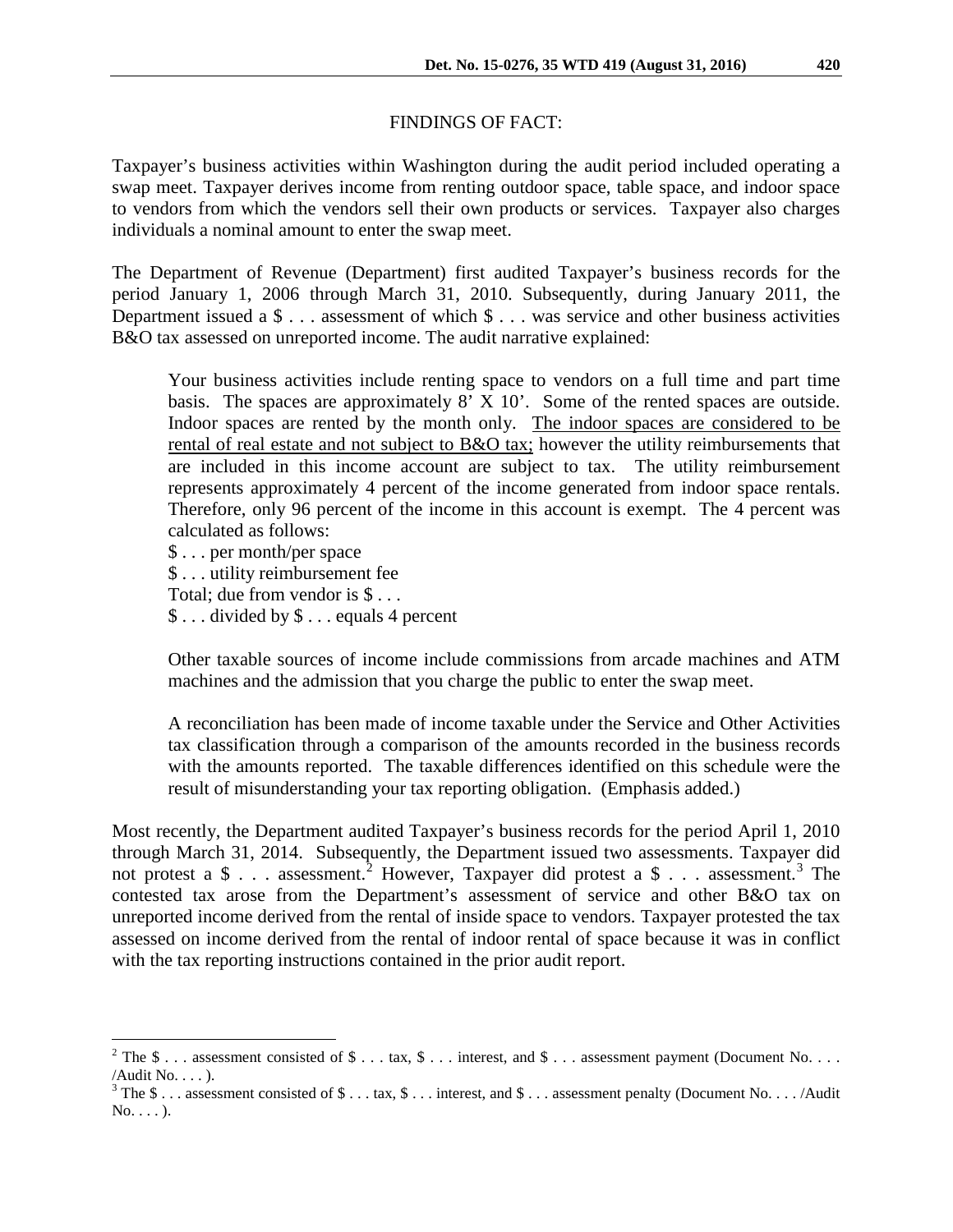The Department's Audit Division (Audit) determined the income received was derived from the B&O taxable license to use realty rather than the B&O tax exempt rental of real estate. In making that decision, Audit relied on certain provisions contained in the written rental agreement ("Agreement") between Taxpayer and its tenants. Pertinent sections of the Agreement include: $4$ 

[Taxpayer], hereby grants permission to the undersigned, to temporarily store his/her property at . . . , WA, subject to the following terms and conditions:

1. The permission herein granted is temporary, on a month to month basis (the months in which you paid for). Permission may be revoked at any time upon serving the undersigned with a three (3) day written notice.

. . .

5. Hours of Operation: Tue-Fri, Sellers hours are 9:00a-6:00p; Sat&Sun, Sellers hours are 8:00a-6:00p. Business hours are: Tue-Fri 10:00a-6:00p; Sat&Sun, 9:00a-9:00p. We ask that you are in your booths and opened by the time we open for business. If there is an emergency situation that you absolutely cannot be in your booth during business hours please notify the office.

6. [Taxpayer] is a place of business so we ask that you please keep the foul language to yourselves. Please keep children within the boundaries of your space. Children are not allowed to wander freely throughout the building.

. . .

8. Please stay within the boundaries of your space. Do not protrude out into the walk ways; we need to keep these clear and safe for our customers. Please keep your booth clean at all times, do not leave leftover food, crumbs, or drinks of any kind with your booth. . . .

. . .

12. Tarps and Booth covers. When securing your booth at night please make sure that your tarps are tucked under your merchandise. This way when the janitor is cleaning he may do so without disturbing your merchandise.

. . .

15. The undersigned agrees that he/she will provide [Taxpayer] with two weeks prior notice to vacate.

Audit concluded that the rental of the indoor space did not constitute the rental of real estate because:

<span id="page-2-0"></span><sup>&</sup>lt;sup>4</sup> The quoted sections are from the Agreement used for the period 2010-2014.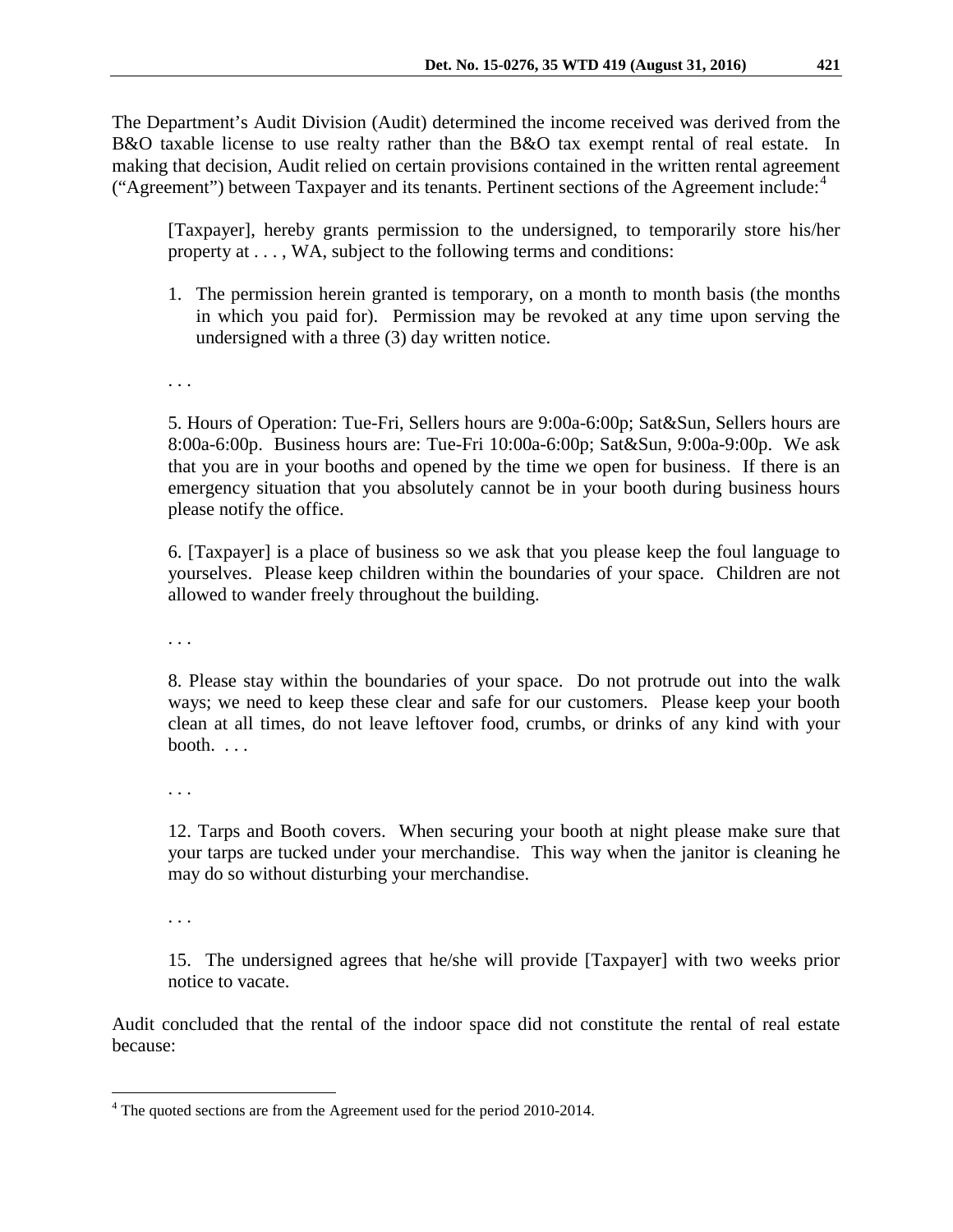- tenants do not have 24/7 access to the space. Tenants can only freely access their space during the building's business hours. Entry to the space after business hours required contacting Taxpayer;
- tenants do not have control of the lights or temperature in their space; and,
- the Agreement can be terminated by Taxpayer with only a three day notice.

On October 20, 2014, Taxpayer's representative filed a petition with the Appeals Division requesting correction of the \$ . . .1 assessment. Taxpayer maintained that Audit erred because the inside rental income was derived from the B&O tax exempt rental of real estate. In addition, Taxpayer argued that even if the tax was due it cannot be collected because of prior tax reporting instructions.

### ANALYSIS:

The sale or lease of real property is not subject to B&O tax. WAC 458-20-118 ("Rule 118") explains the difference in taxation between the rental or lease of real estate and the granting of a license to use. Rule 118 explains:

Amounts derived from the sale and rental of real estate are exempt from taxation under the business and occupation tax. However, there is no exemption of amounts derived from engaging in any business wherein a mere license to use or enjoy real property is granted.. . .

LEASE OR RENTAL OF REAL ESTATE. A lease or rental of real property conveys an estate or interest in a certain designated area of real property with an exclusive right in the lessee of continuous possession against the world, including the owner, and grants to the lessee the absolute right of control and occupancy during the term of the lease or rental agreement. An agreement will not be construed as a lease unless a relationship of "landlord and tenant" is created thereby.

. . .

LICENSE TO USE REAL ESTATE. A license grants merely a right to use the real property of another but does not confer exclusive control or dominion over the same. Usually, where the grant conveys only a license to use, the owner controls such things as lighting, heating, cleaning, repairing and opening and closing the premises.

Rule 118(2) describes the lease or rental of real estate as:

A lease or rental of real property conveys an estate or interest in a certain designated area of real property with an exclusive right in the lessee of continuous possession against the world, including the owner, and grants to the lessee the absolute right of control and occupancy during the term of the lease or rental agreement. An agreement will not be construed as a lease of real estate unless a relationship of "landlord and tenant" is created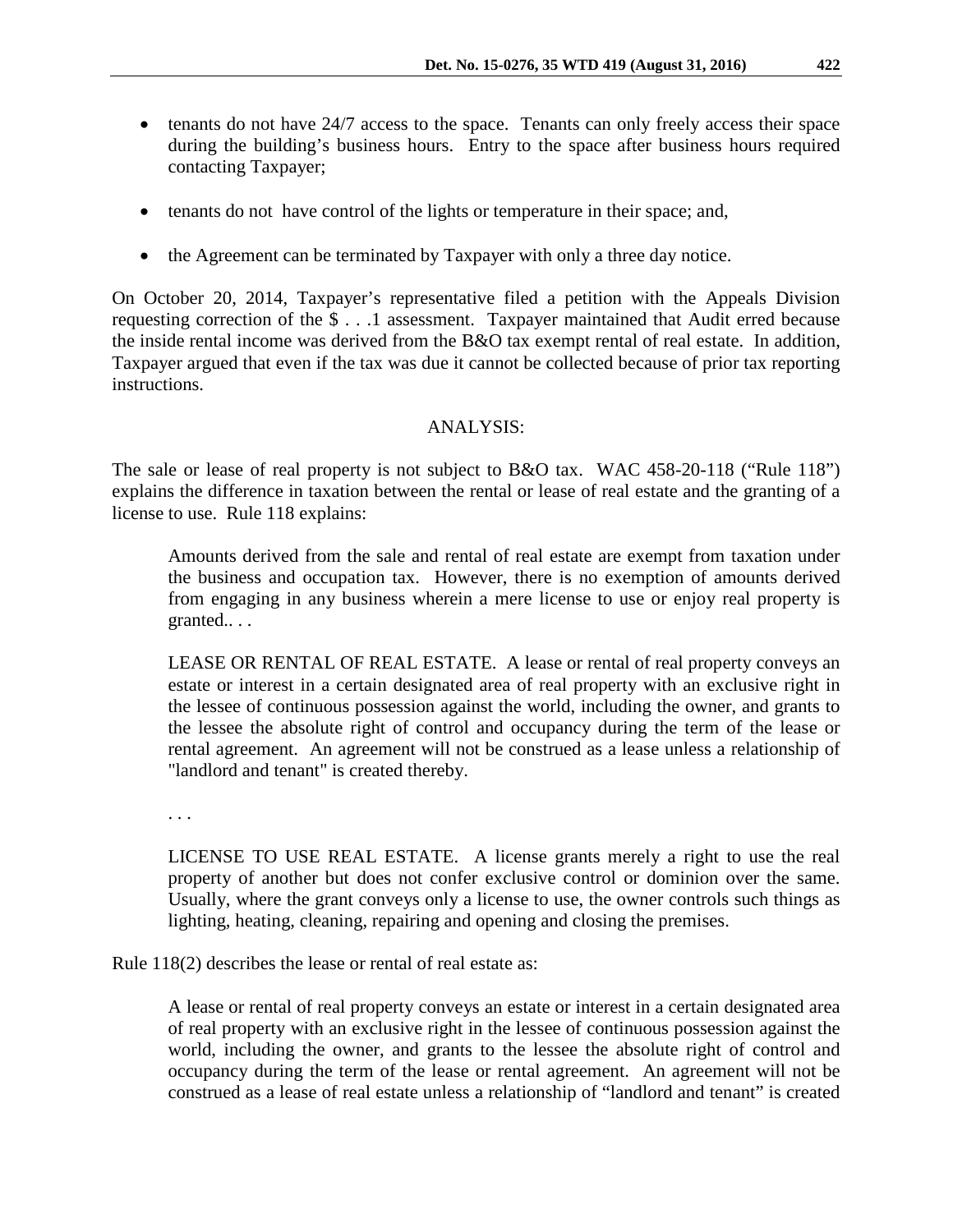thereby. It is presumed that the sale of lodging by a hotel, motel, tourist court, etc., for a continuous period of thirty days or more is a rental of real estate. It is further presumed that all rentals of mini-storage facilities, apartments and leased departments constitute rentals of real estate.

Thus, for a lease to be considered a B&O tax exempt rental of real property, the property must be real estate and a landlord and tenant relationship created.

Rule 118(3) describes the granting of a license to use real property as:

A license grants merely a right to use the real property of another but does not confer exclusive control or dominion over the same. Usually, where the grant conveys only a license to use, the owner controls such things as lighting, heating, cleaning, repairing and opening and closing the premises.

The Department's distinction between a "lease" and a "license" is based on case law. The distinction between a lease and a license is often difficult to make. "In theory the distinction is clear: the holder of a license, easement, or profit has only the use of another's land, while a tenant has the right of possession." 17 Wash. Prac., Real Estate §6.3. *Conaway v. Time Oil Co*., 34 Wn.2d 884, 210 P.2d 1012 (1949) is a leading Washington case on the distinction between a lease and a license. In order to make the distinction, the Court wrote:

Whether a written instrument constitutes a lease or a license, the court must consider it in its entirety, together with the circumstances under which it was made and determined and the intention of the parties.

A lease carries a present interest and estate in the property involved for the period specified therein, and requires a writing to comply with the statute of frauds. It gives exclusive possession of the property, which may be asserted against everyone, including the lessor. A license authorizes the doing of some act or series of acts on the land of another without passing an estate in the land and justifies the doing of an act or acts which would otherwise be a trespass. *Barnett v. Lincoln*, 162 Wash. 613, 299 P. 392; *Baseball Publishing Co. v. Bruton*, 302 Mass. 54, 18 N.E. 2d 362, 119 A.L.R. 1518; 32 Am.Jur. 30, § 5; 51 C.J.S., Landlord and Tenant, § 202(2), page 806.

*Conaway*, 34 Wn.2d at 893.

The case of *Tacoma v. Smith*, 50 Wn. App. 717, 722, 750 P.2d 647 (1988) affirms the differences between a lease and a license:

A lease is created if a tenant is granted exclusive possession or control of the parcel or a portion thereof. *McKennon v. Anderson*, 49 Wn.2d 55, 58- 59, 298 P.2d 492 (1956). This is the case even if the tenant's possession of the real estate is restricted by reservations. *Barnett v. Lincoln*, 162 Wash. 613, 618, 299 P. 392 (1931). Such reservations can include the right to sell the leased property before the lease is over, *Coates v. Carse*, 96 Wash. 178, 164 P. 760 (1917); and to designate from time to time the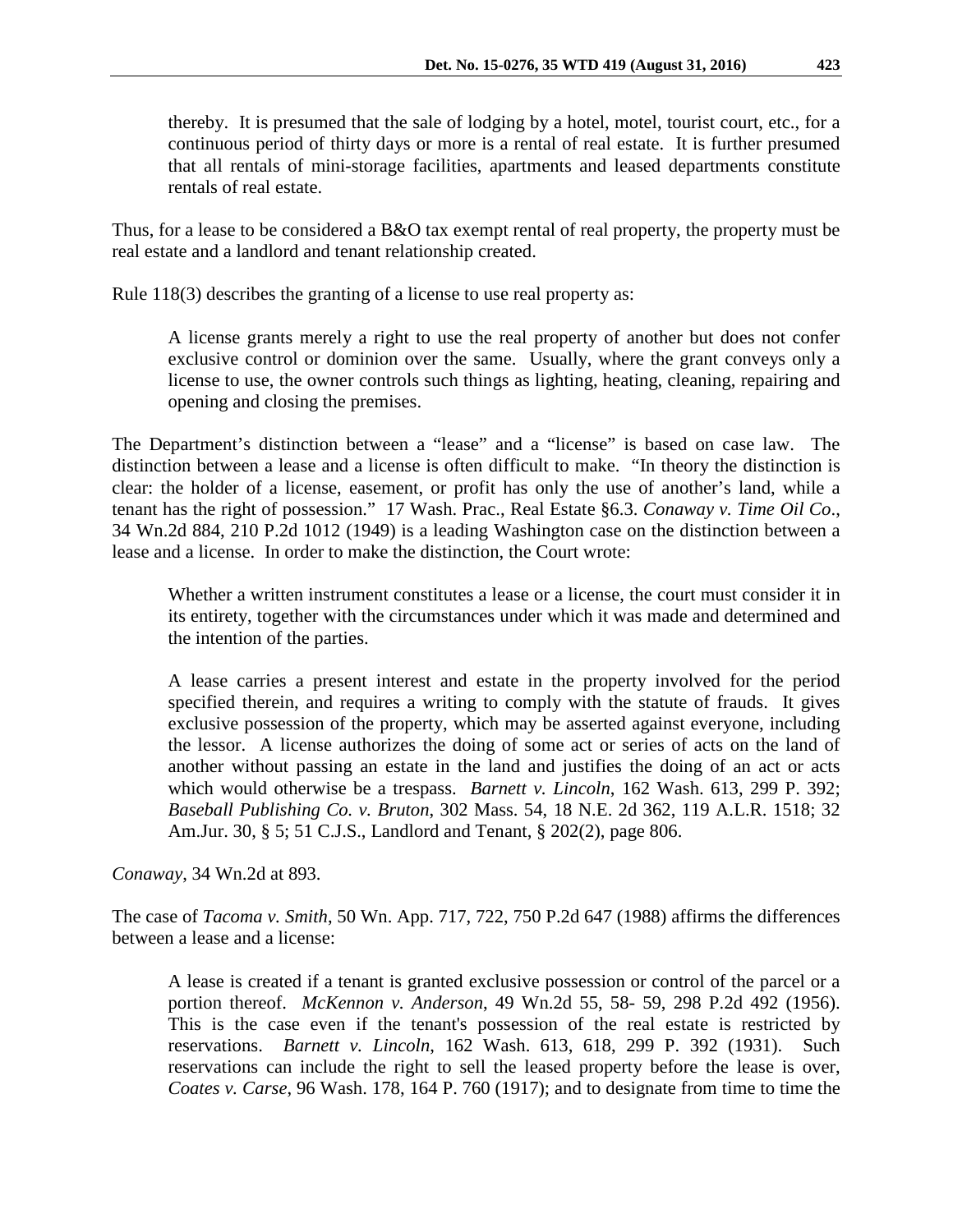place on the premises to be occupied by the tenant. See *Barnett*, 162 Wash. at 620, 299 P. 392. On the other hand, a license exists if a person is granted only the authority to do a particular act upon the owner's land. *Barnett*, 162 Wash. At 619, 299 P.392.

In Det. No. 96-173, 18 WTD 1 (1999), cited by Taxpayer, the Department considered a somewhat similar situation and concluded it was a rental of real estate. In that case, lessees received a designated area which was identified by a number in the agreement. However, the Administrative Law Judge in that case was also persuaded the situation represented a special type of situation, a "leased department" under WAC 458-20-200 ("Rule 200"). That Rule is intended to address the unique facts present when a retailer of goods, such as a department store, or personal services, such as a beauty salon, leases portions of its space to persons essentially operating as independent contractors under the umbrella of the leasing business. Examples included in the rule are hairdressers working in a salon or a paint department in a hardware store. The lessees are independents but may, in addition, receive a wide variety of services from the lessor. In 18 WTD 1, the variety of services was so great it actually included, in some cases, staffing by the lessor of the lessees' spaces, in addition to the normal services used by leaseddepartment operators, such as bookkeeping. We do not have similar facts here.

Here, the test to determine whether an occupant has a lease, rather than a license, is whether the occupant is granted the rights of exclusive possession and control over the property. Facts in this case to consider include:

- Restrictions on the [Tenants'] Control of Lighting and Heating. Taxpayer's tenants do not control such things as lighting and heating. Rule 118 specifically provides that "[u]sually, where the grant conveys only a license to use, the owner controls such things as lighting [and] heating…."
- Restrictions on the [Tenants''] Access. Taxpayer's tenants are limited in their access to their assigned spaces. After the building closes, a tenant must contact Taxpayer to gain access to their space. Rule 118 specifically provides that where the owner controls the opening and closing of the premises, usually the grant conveys only a license.
- Restrictions on use of space. The Agreement states that the tenant is granted permission to "temporarily store his/her property at . . ., WA, subject to the following terms and conditions." By the terms of the Agreement, the tenant is only granted a limited right to use the space and not absolute control of the space.
- Restrictions on length of the tenancy. While the Agreement provides for a month to month tenancy, Taxpayer may revoke the permission to occupy the space "at any time upon serving the undersigned with a three (3) day written notice." Taxpayer does not have a true landlord/tenant relationship as required for a rental of real property.

We find that Audit properly concluded that Taxpayer's tenants are granted licenses to use the space they rent. Taxpayer's income from such licenses is subject to B&O tax under the service and other activities B&O tax classification.